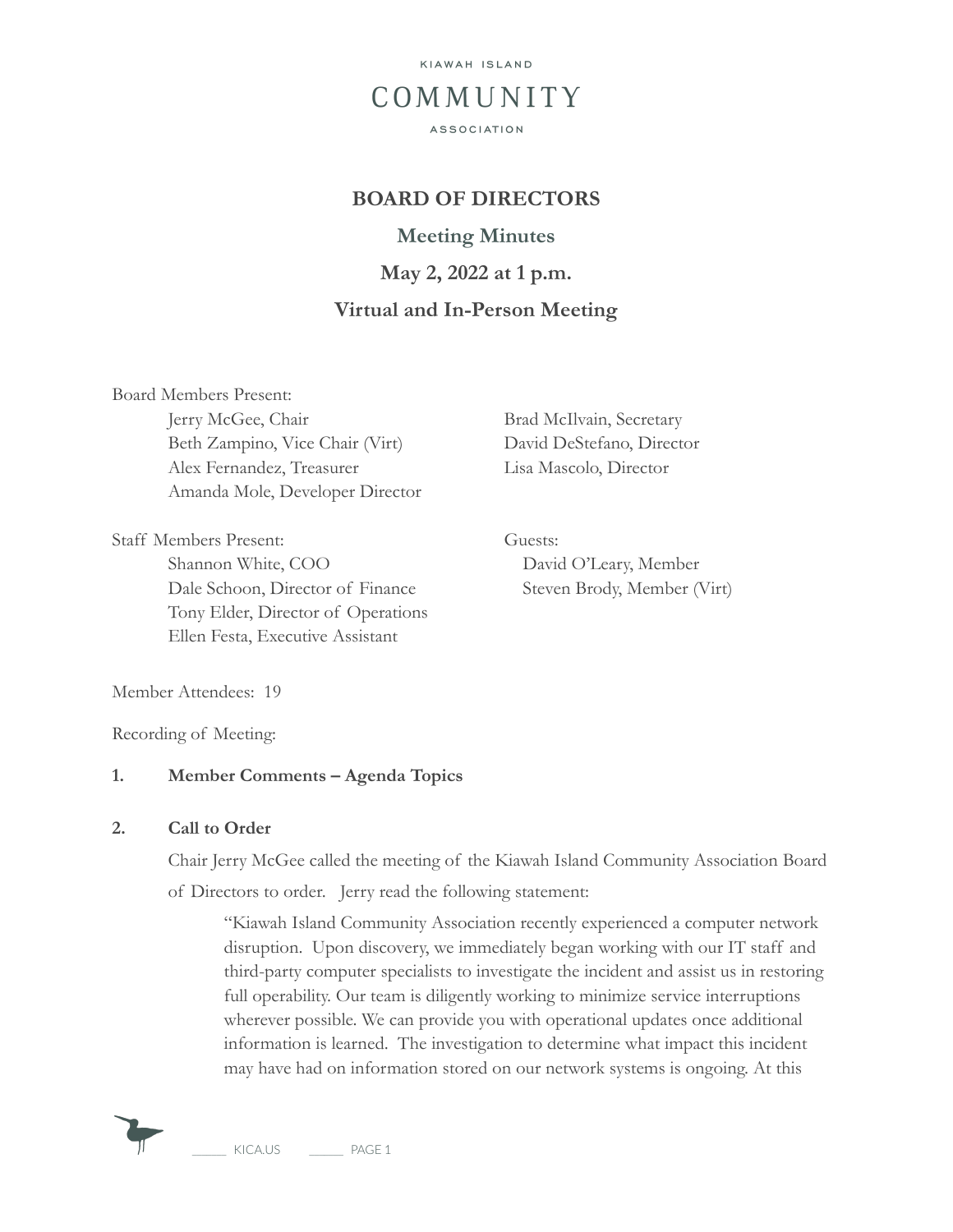time, there is no evidence to suggest that any of your information was accessed. KICA does not store personal information of its members on its systems.

We appreciate your patience and cooperation as we continue to investigate this matter."

#### **3. Chair Comments**

Jerry stated that there a quite a few issues being addressed on the island that are not going to be done overnight. He asked the community for patience and to moderate their frustration and anger during this time as Staff works diligently to address them.

#### **4. Administrative**

a. Approval of March 11, 2022 Minutes**(Vote)**

**Vote Passed: (7) In favor** – J. McGee, B. Zampino, B. McIlvain,

A. Fernandez, A. Mole, L. Mascolo, D. DeStefano

b. Approval of April 4, 2022 Minutes**(Vote)**

**Vote Passed: (7) In favor** – J. McGee, B. Zampino, B. McIlvain,

A. Fernandez, A. Mole, L. Mascolo, D. DeStefano

#### c. Ratification of e-Vote Binding Property Insurance **(Vote)**

- Shannon provided background:
	- o 4/27 Ins proposal was reviewed by the Finance Committee;
	- o 4/28 KICA Board conducted electronic vote;
	- o e-Vote needed to bind our insurance by May 1, 2022

Alex commented in keeping with our normal 3-5-year evaluation of everyone we have contracts with, KICA appointed a new broker. USI was selected - they are a local firm and have done a great job so far.

Property insurance has become more difficult. The high number of storms/events in 2021 across the country impacted insurance premiums for everyone. For our renewal of property insurance, the premium has increased over \$150K, a 30% increase - which is substantial. We also re-evaluated the value of the properties and assets we insure, and increased the amount of coverage from \$17.5M to \$20M generating a higher premium.

KICA.US PAGE 2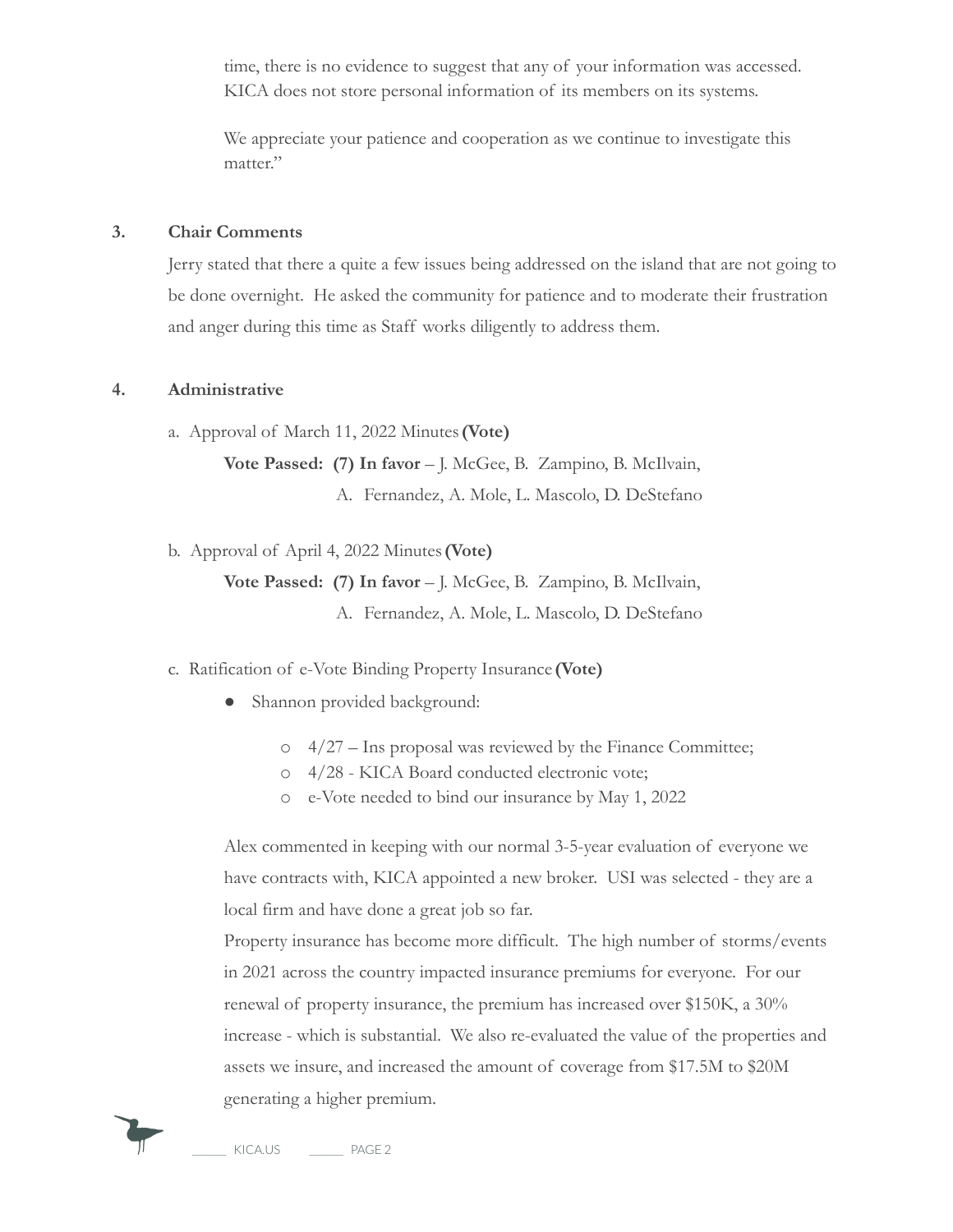We were able to negotiate a reduction in workmen's comp premium and a fixed fee for USI services instead of commission based – resulting in savings. Insurance proposal was reviewed by Finance Committee and unanimously recommended that we bring this to Board for approval.

Ratification of e-Vote Binding Property Insurance

**Vote Passed: (7) In favor** – J. McGee, B. Zampino, A. Fernandez, B. McIlvain, A. Mole, L. Mascolo, D. DeStefano

#### **5. Reports**

#### **a. COO Report – Shannon White**

#### **Projects**

- Road Paving Resuming with Phase 2 which will run May  $2$  June  $10$  far side of Vanderhorst plantation. Roads being done this week include: Bass Creek, Otter Island, Ocean Marsh and Ocean Oaks. Roads being done in Phase 2 are posted on the website. If weather intervenes on a paving date, that road will be moved to the end of Phase 2 and members will be notified of new date. Phase 3 is expected to occur in the fall.
- Eagle Point Bulkhead work is continuing over the next two weeks.
- Inlet Cove channel under contract for Phase 3 of bank stabilization on south side of the channel. Contractor will begin work on May 9 and is intends to complete by Memorial Day. Contractor working on additional plantings for Phases 1 and 2 and will move over for planting on Phase 3.
- Flood Management:
	- o Project 1 western Sea Marsh and Needlebrush added drainage pipes at Pond 20 and 21 for additional flow capacity. Completed. Engineers will work with impacted members on landscaping restoration.
	- o Additional Projects targeted for completion this year:
		- **Project 4** pump station at V-gate intersection
		- Project 5 drainage reconfiguration to limit tidal flooding on Governors drive

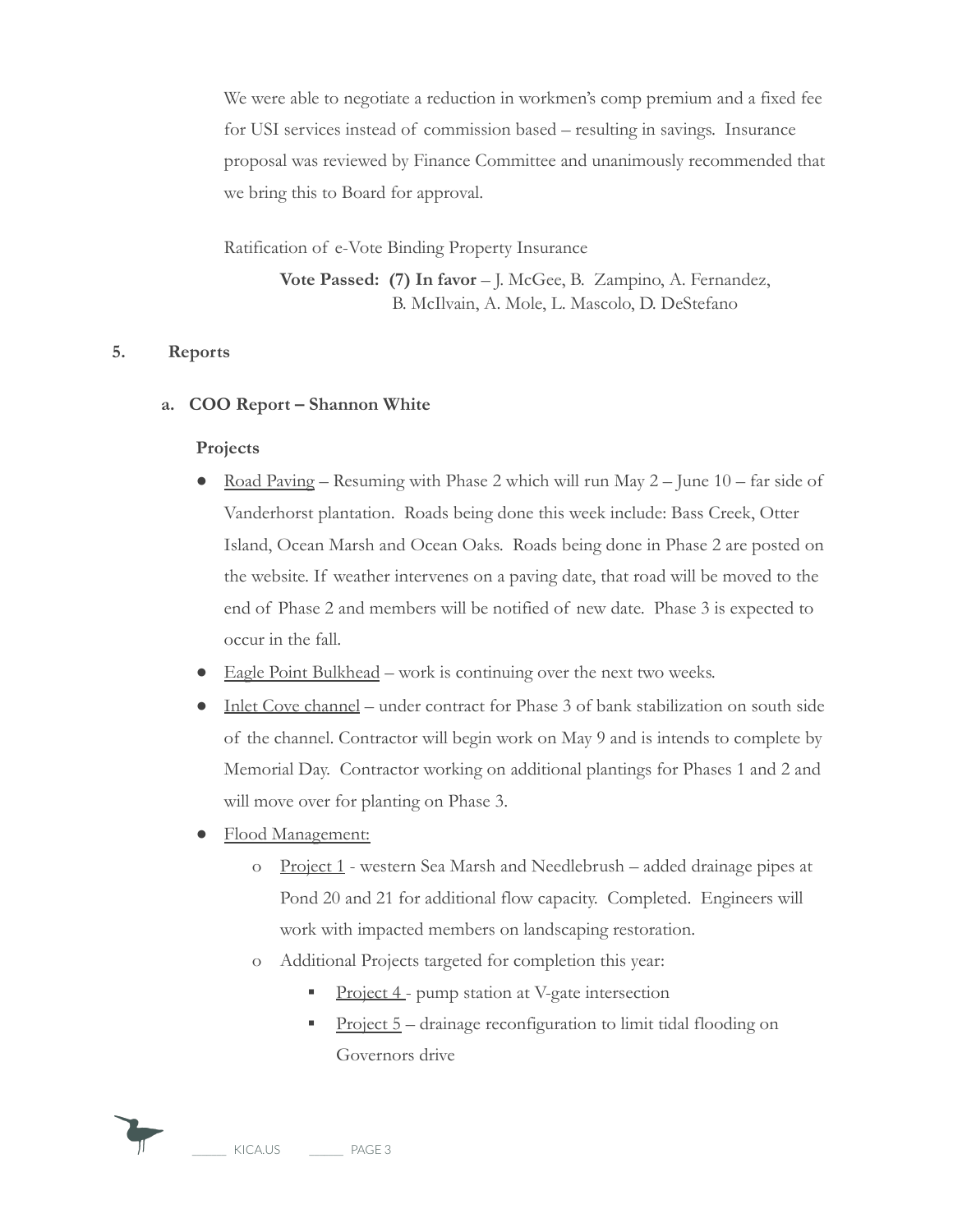- **•** Project  $6 2/3$  complete. Reconfigure Trumpet creeper drainage basin. Last  $1/3$  <sup>rd</sup> will be completed this year.
- o Flood Management projects currently are on budget

## ● Pond Vegetation Removal

o Since 2109 we have completed 43 ponds to remove overgrowth and replant pond banks. We have 3 more ponds to complete in the fall of 2022.

### ● Line of Sight Intersections

o This work is beginning, we're starting at V-Gate intersection and land teams are working with ARB on plant selection.

### ● PGA Plantings

- o As part of 2022 budget, KICA Board approved to maintain PGA level plantings. 25% of those plants are out now, so by Memorial Day weekend, you should see the island come alive with color.
- o Annual pine straw underway, also to be complete by Memorial Day weekend.

## ● Sandcastle

- o Gearing up for summer season…CRU catering returning again this summer.
- o Increased Water Aerobics 3 additional classes added
- o Family Pool heater platform modifications approved by ARB.

# **Personnel**

- Down to 5 open positions in KICA. Admin (2) Controller and Accounting Assistant, Lakes Tech (1), Land Irrigation (1) and Security (1)
- Plussing up staff for seasonal work.

Alex asked for status on Berkeley Electric work. Tony Elder said they are a little behind, but he is in contact with their upper management to keep on top of schedule. Should be done by Memorial Day.

# **b. Treasurer's Report - Alex Fernandez**

# **Quarterly Report**

● CTR and Commercial Access Fees – We are over budget in both areas. We are hoping to do a better job of forecasting – difficult but will look at more seasonal view. We don't expect to be so over budget as real estate sales are down.

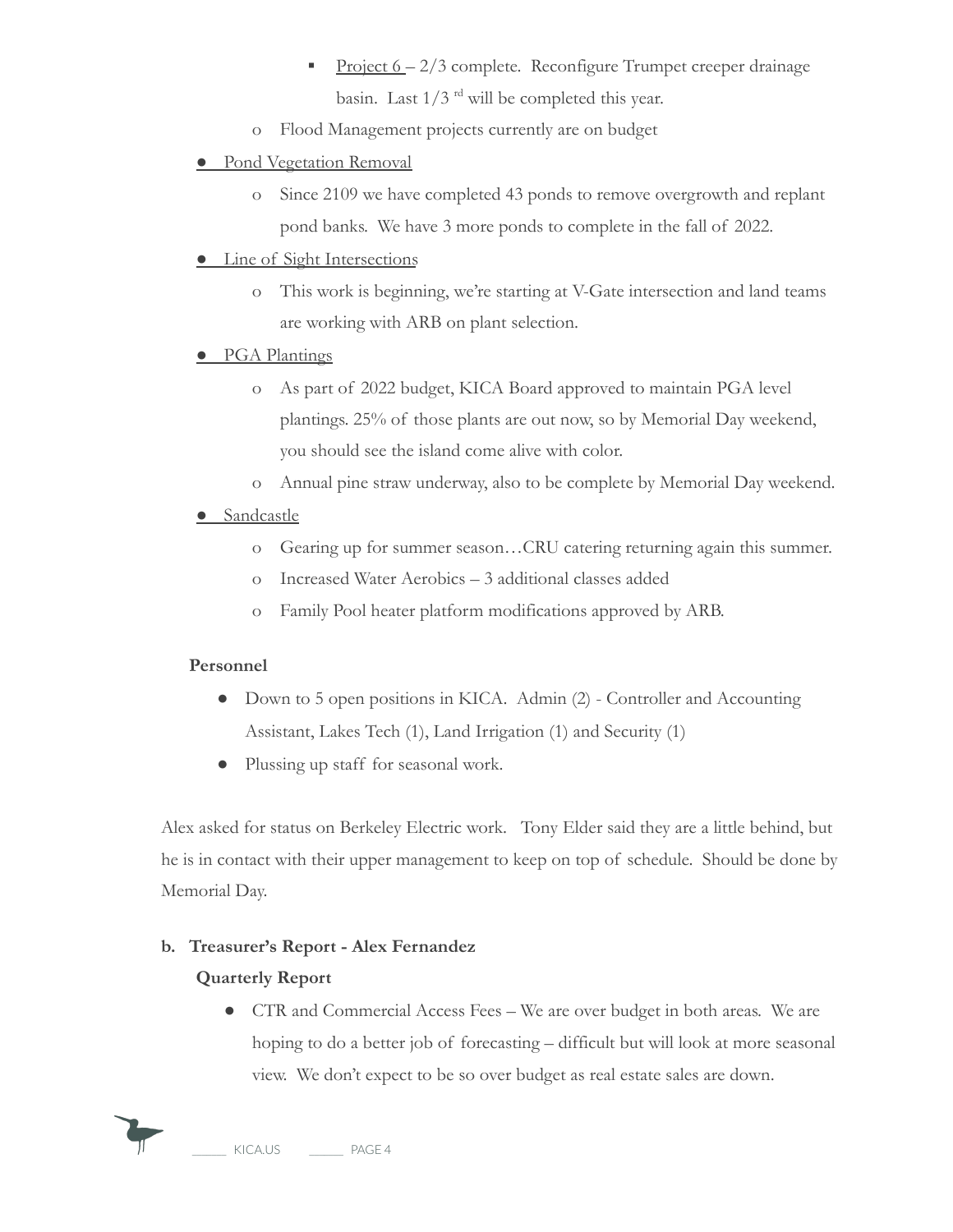- Investment Income and Returns market changes have impacted us and we're down for 1Q.
- Water bill increases after 2Q are anticipated adjustment for irrigation water is higher than residential -\$63K in additional water costs. 17% increase.
- Special Flood Assessment invoices will be going out in early June.

## **Financial Controls Manual**

- 20% of our members are late paying assessments represents a large amount of money (\$2M). We need to clamp down on this. FCM has been updated to show how to proceed on charging a penalty for late payers, a 1.5% monthly late charge will be added. Placing a lien on a property for non-payment is also part of the process.
- Lisa asked if we need a provision for extenuating circumstances? Do we accept electronic payments?
	- o We do accept electronic payments- member can pay online.
	- o Extenuating circumstances will be addressed on a case by case basis.
- Discussion about uncollectible charges write-off process. Anything under \$500, management can decide to write off. Update FCM to say uncollectible charges over 365 days may be written off.

Alex moved that the Board approves the amended Financial Controls Manual with changes to Chapter 6, Collection Policy as presented. So moved by Alex F., seconded by David D. (Vote)

**Vote Passed: (7) In favor** – J. McGee, B. Zampino, A. Fernandez, B. McIlvain, A. Mole, L. Mascolo, D. DeStefano

Jerry commented about the water rate increase. He attended several of the meetings with the Town and KIU and feels it was a successful negotiation that is favorable to our membership. Even though KICA will take a hit, the membership will not see a large increase.

### **6. New Business**

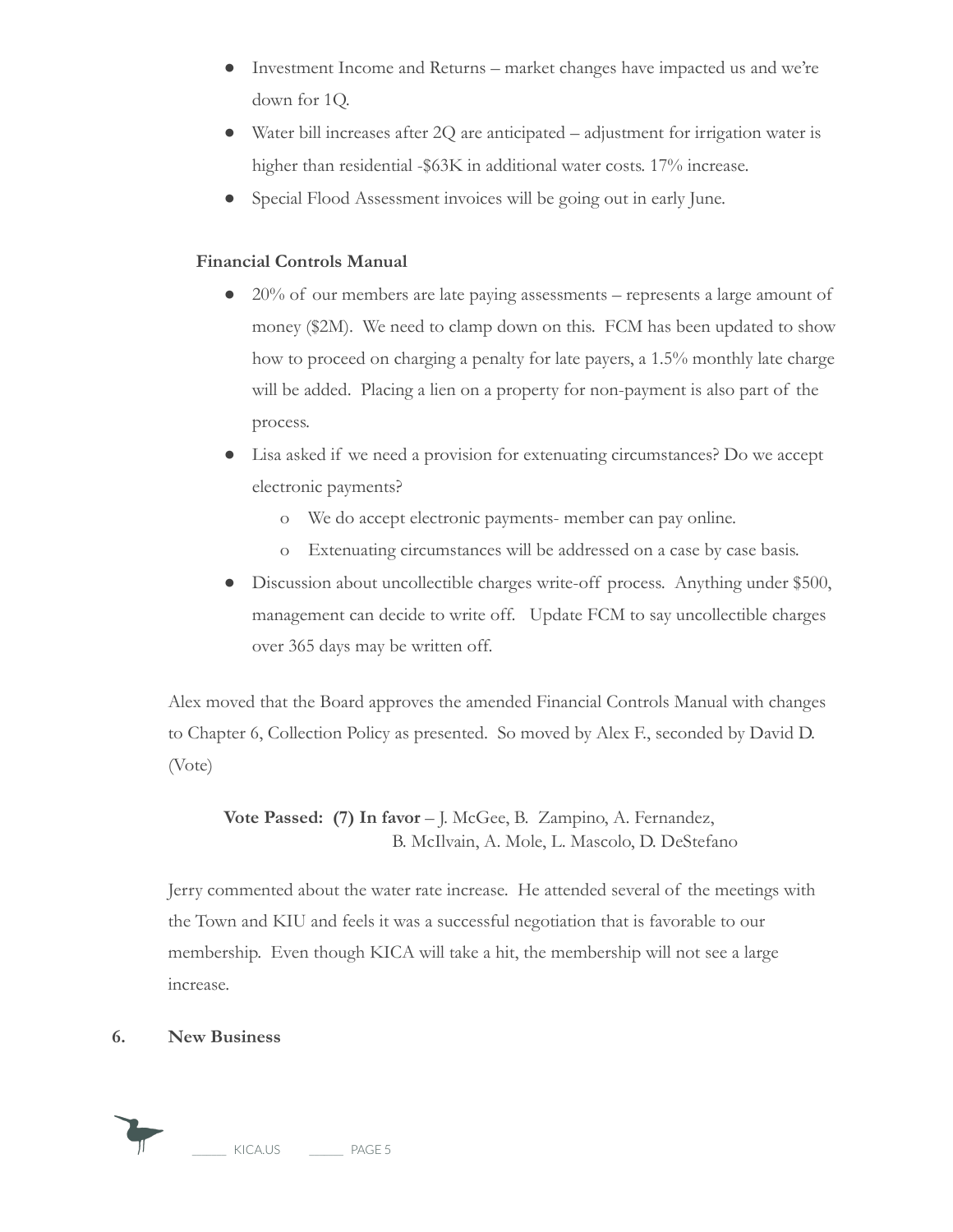- a. **Preserve Presentation** David O'Leary and Steven Brody, Preserve Members
	- Current situation puts the Preserve neighborhood in conflict with KICA, which is not a position anyone wants to be in.
	- Preserve Fence Segment Assessment was changed to Preserve Segment Assessment in 2019.
	- $40\%$  of preserve lots adjacent to right of way are owned by KICA for ex: trailheads to nature trails, property adjacent to observation towers, Cinder Creek and Eagle Point Landing - not buildable.
	- $40\%$  should not be paid for by Preserve owners, but they are paying 100%.
	- 60/40 split was created in 2019, where it was suggested that 40% may be paid by KICA, but this was never resolved.
	- Preserve membership feels they want KICA to pay for the 40% of the land they own. Respectfully asks for Board to consider the 40%.
	- Jerry stated he wants to review the facts and then the Board will review and debate and find an equitable solution. Committed to have a Board decision by the next meeting.
	- David also requested more attention to landscaping work done in Preserve.

## **b. Policy on Member Review of Records**

- Added definition to procedure for requesting records.
- Request should be made in writing and specific
- Available within 10 business days, but typically sooner. Language could say best effort to be available within 10 days. We can determine if it would be paper or electronically. Not all records are electronic.
- Based on By-laws as written but Governance Committee will be reviewing By-laws may need to deal with by-laws first. Then address this policy.
- Discussion about what to charge, paper copies vs. staff time if electronic.
- Look at what records can be withheld Governance TF will review.
- In the interim, what do we use? Review requests, assess and make decision. We've been doing this for years, so waiting for Governance TF work has limited impact.
- Currently we do not release Board Packet info. If we change that policy, certain info would need to be redacted where necessary.

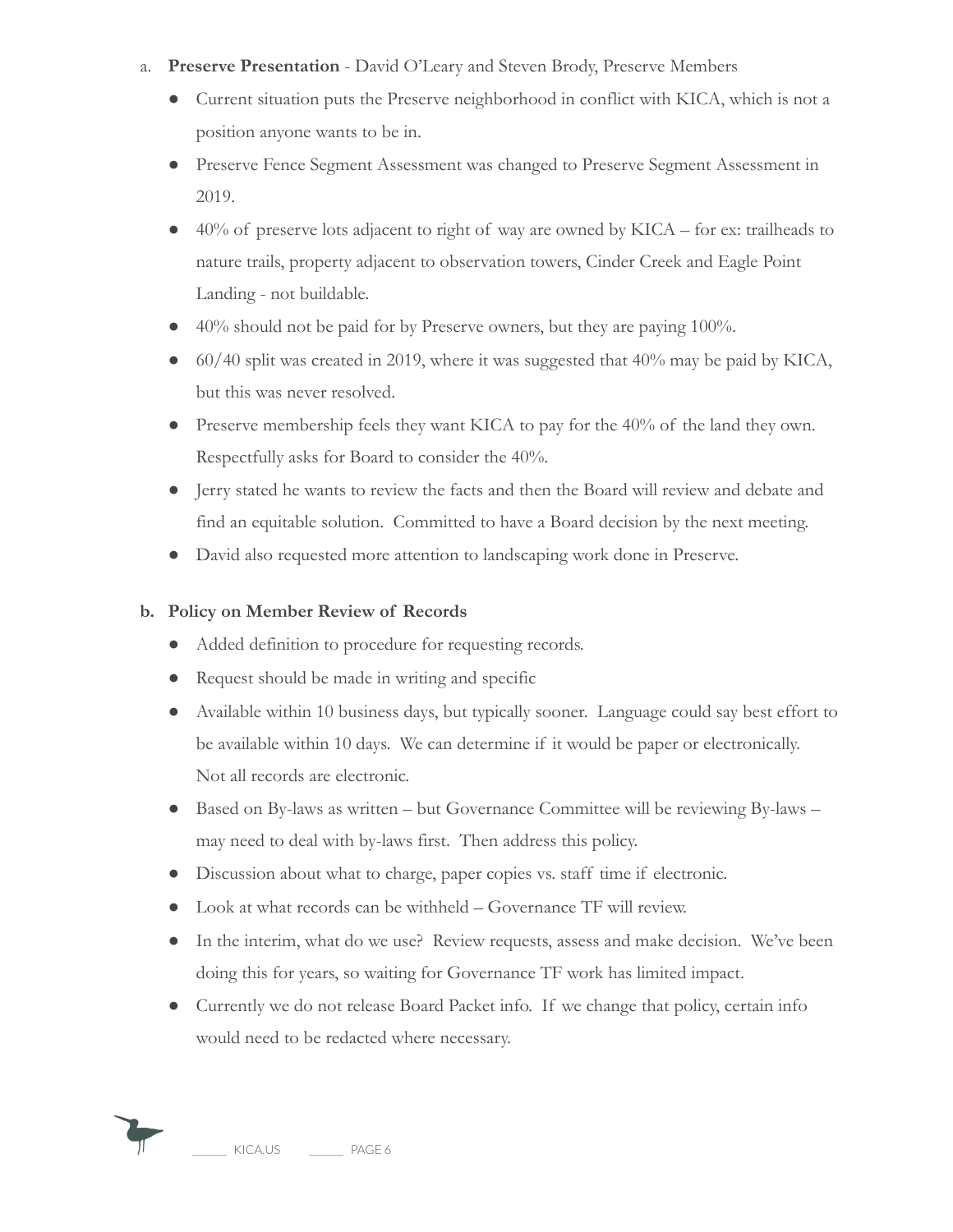#### **c. Parliamentary Procedures**

- Shannon reviewed draft of simple procedures and flow chart.
- Discussion about adopting Roberts Rules and the pros and cons:
	- o Too complicated, shuts down conversation, too rigid and makes meetings burdensome. Very complex and requires in-depth study.
	- o Roberts Rules requires a parliamentarian.
	- o This shortened version highlights the processes that are used the most and that are already being followed.
	- o Roberts Rules is a well-known framework that everyone is aware of.
- Board agreed to compromise and continue operating as they have been and use these procedures as a guideline without formally adopting Roberts Rules. Chair manages the process and will relinquish the chair in order to make a motion. Chair can ask for a motion, but cannot make a motion.
- If a point is reached where a ruling is needed, Roberts Rules will be used to come to a solution.

#### **d. Board Outreach & Education Committee Recommendations (Brad)**

- Committee met for a final meeting to review what worked well and what could be improved in the election process.
- 8 Candidates for 2 positions which showed great interest
- Written and video statements worked well and were very helpful.
- Candidate forum moderator Judge Ain was very good, candidates didn't always answer the questions, but more due to the limitations of the format, not the moderator.
- Zoom forums were conducted for some candidates, good feedback on those, very helpful. Committee proposes that we also do Zoom forums for each candidate run by KICA staff member and publicized. Still need to determine if Zoom forums would be in place of the Candidates forum or in addition to.
- Negative tone of the election was disconcerting, particularly the use of social media to negatively comment. Release of the Jimmy Bailey statement was mentioned as poorly timed and sent a message. Committee recommended that the Board have a policy of silence during the 30 days of the election.
- Charter needs to be updated to reflect that committee members will remain neutral through the election process, not supporting a specific candidate.



KICA.US PAGE 7